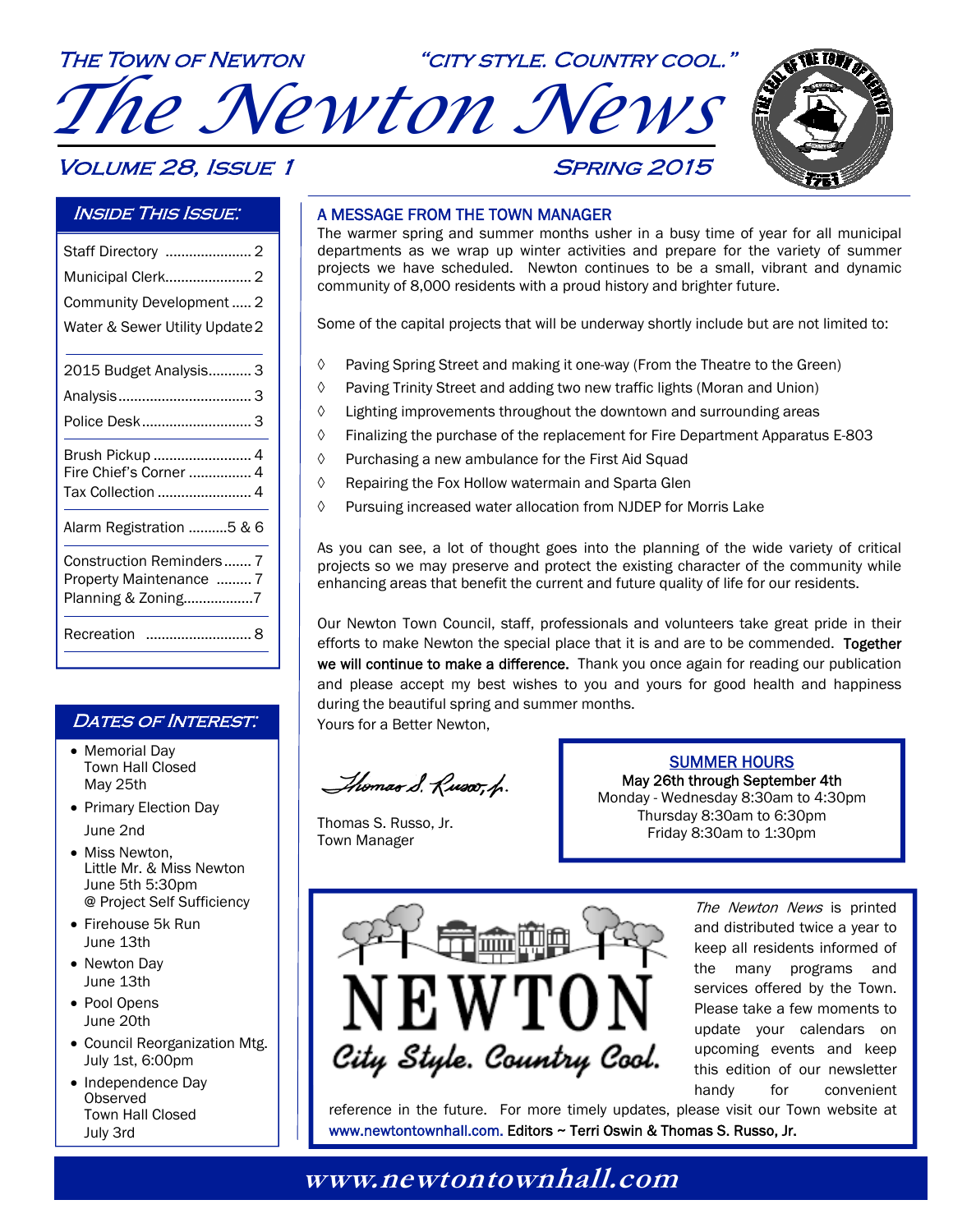### STAFF DIRECTORY

The staff of the Town of Newton is here to assist the public whenever possible. Please use the following list of extensions when dialing 973-383-3521 to contact a municipal staff member or department.

|  | 224 Manager's Office |  |
|--|----------------------|--|
|--|----------------------|--|

#### 225 Tax Assessor

- 226 Dep. Town Mgr./Q.P.A.
- 227 Planning/Zoning
- 228 Comm. Dev./Recreation
- 231 Construction Department
- 232 Municipal Clerk/Registrar
- 233 Treasurer
- 236 Deputy Court Administrator
- 239 Tax Collector
- 240 Water/Sewer Collector
- 241 Finance Officer/CFO
- 242 Court Administrator
- 244 Recreation Supervisor
- 254 Human Resources
- 256 Property Maintenance/ Code Enforcement

### OTHER NUMBERS

| <b>Public Works Garage</b> | 973-383-4160 |
|----------------------------|--------------|
| <b>Recycling Center</b>    | 973-383-1521 |
| <b>Memory Park Pool</b>    | 973-383-2810 |
| Sewer                      |              |
| <b>Treatment Plant</b>     | 973-383-2090 |
| <b>Police Department</b>   |              |
| (Non-emergency)            | 973-383-2525 |

#### THE 2014-2015 NEWTON TOWN COUNCIL

E. Kevin Elvidge, Mayor Daniel G. Flynn, Deputy Mayor Kristen S. Becker, Councilwoman Sandra Lee Diglio, Councilwoman Wayne Levante, Councilman Reorganization to be held July 1st

Thomas S. Russo, Jr., Manager Lorraine A. Read, Clerk

### **MUNICIPAL CLERK'**

The Primary Election will be held on Tuesday, June 2, 2015.

The General Election will be held on Tuesday, November 3, 2015.

In New Jersey, any voter can vote by mail in any Election. Don't feel like going to the polls? Simply vote by mail. Now there is "no excuse" not to vote! A voter may vote by mail by completing the Application for Vote by Mail Ballot, and returning the application to the Sussex County Clerk, 83 Spring Street, Suite 304, Newton. Obtain the mailin application online at www.sussexcountyclerk.com or call (973) 579- 0900. To receive your ballot by mail, the application must be received by the County Clerk 7 days prior to the election. A voter may also apply in person to the County Clerk until 3:00 p.m. the day before the election.

#### FISHING PERMITS

Morris Lake will open for fishing on Saturday, April 11<sup>th</sup>, (ice on the lake must be completely melted). Fees: \$20.00 for residents; \$15.00 for residents over 62 yrs. of age.

#### TOWN-WIDE GARAGE SALE

This year, the Town will hold their annual Town-Wide Garage Sale on August 7<sup>th</sup>, 8<sup>th</sup>, and 9<sup>th</sup>. Permits are required at a cost of \$15.00 (for all

three days). Applications will be available at the Town Clerk's Office, 39 Trinity Street. In order to be placed on the map, the deadline for applications is Friday,



July 31st. Maps will be available at the Town Clerk's Office and in the lobby of the Police Station.

# **COMMUNITY DEVELOPMENT**

The two big resurfacing projects for 2015 are Spring Street and Trinity Street. Work is proposed to occur this summer.

Spring Street will become one-way from the intersection of Union Place, Madison St & Spring Street to Main Street. As part of this project there will be an additional 24 parking spaces placed on Spring Street as well as brick paver crosswalks.

Trinity Street project involves the placement of two new traffic signals, one at the intersection of Trinity and Moran Street and one at Union Place and Trinity Street.

### WATER AND SEWER UTILITY UPDATE

Work will commence this summer on the installation of a new 20" HDPE watermain in Fox Hollow Lake, Sparta Township. This watermain will replace the 100+ year old cast iron pipe that was installed back in the late 1800's. The Town of Newton has received funding through USDA in the form of a low interest loan and grant funding for this project. It is anticipated to have this project completed by late fall.

The water restrictions for the Town of Newton were lifted on April 13th.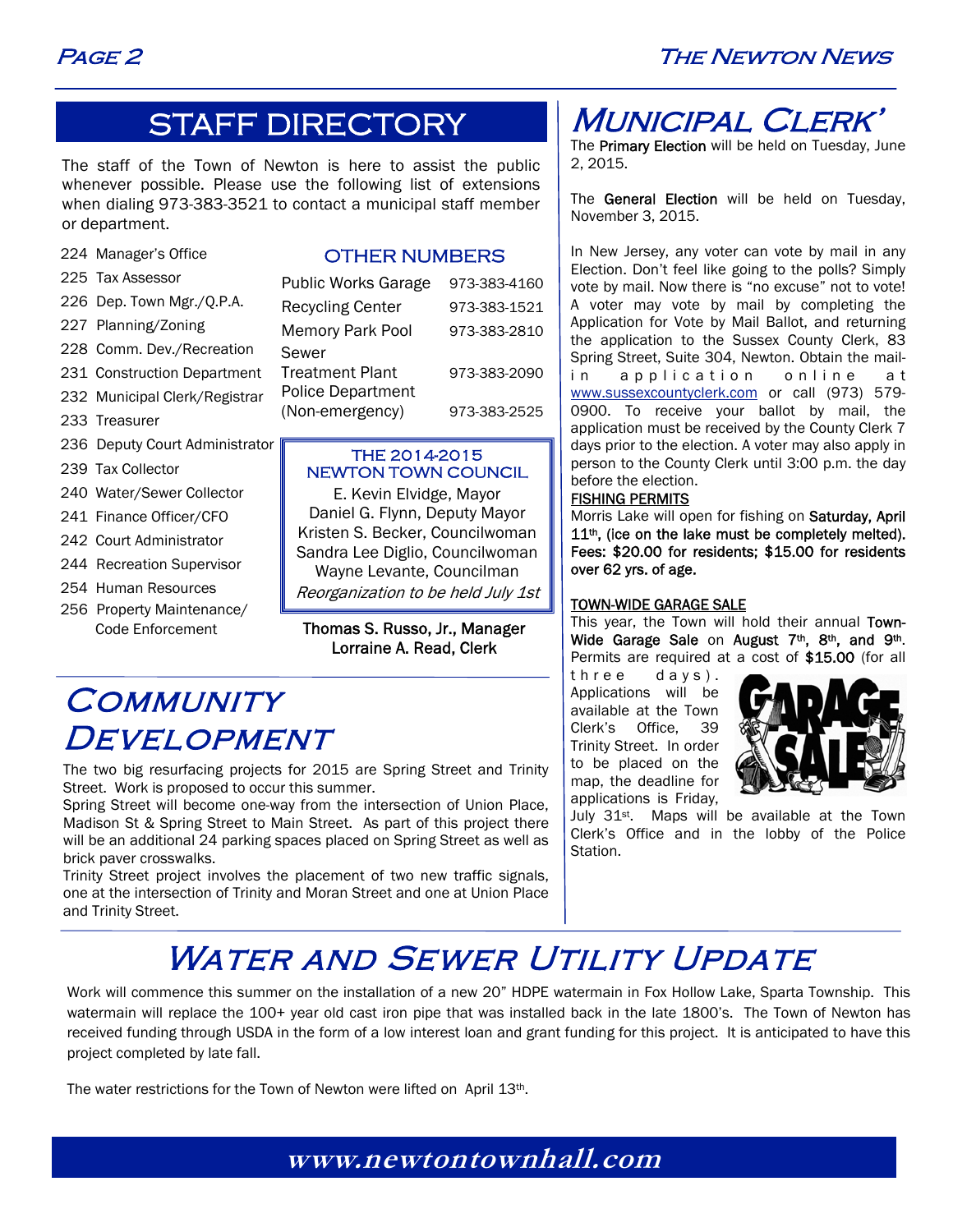### The Newton News Page 3

# 2015 BUDGET ANALYSIS

"On April 13, 2015, the Town Council approved the 2015 Municipal Budget and Capital Improvement Program, which totals \$12,045,000. With State Aid stagnant and grant funding continuing to fluctuate, coupled with the reality of a tax base that is over 35% exempt, it is an ever increasing challenge to maintain appropriate service levels and sound fiscal policies while mitigating any significant municipal tax increases. Furthermore, with the hybrid reassessment of all properties being recently concluded, the new Net Taxable Valuation (NVT) for the Town of Newton is \$604,669,025, an increase of \$798,311. The new average residential property assessment has gone down from the 2014 level of \$188,765 to the new 2015 level of \$188,205. Therefore, factoring in these new calculations and the budget and tax levy as proposed, the municipal taxes on an

average assessed home in 2014 of \$2,560 will go up to \$2,625 in 2015 - an increase of about \$5 a month.

The Town maintains independent financial records for the Water and Sewer fund. Both functions are supported by customer billings and do not require property tax revenues to meet financial obligations.

The Water and Sewer budget is proposed at \$4,028,000 for the 2015 year. The Water and Sewer budget provides service to 2,638 accounts. The current rate structure continues to allow the Town to reserve funds for future capital upgrades and the retirement of existing debt. Most importantly, it allows the Town to intelligently use a fiscally conservative approach to budgeting as it relates to necessary infrastructure improvements.



Now that we have concluded the 2015 budget process, I want to thank all department heads and staff for their invaluable assistance in putting together these important documents. In closing, it is my belief that the budget appropriations and revenue projections, as contained in the 2015 budget for Newton, will enable the Town to meet the public's demand and need for critical services. Furthermore, the budget is structured as a fiscally responsible document to ensure that the financial wellbeing of our municipal government is preserved." - Thomas S. Russo, Jr., Town Manager

# THE POLICE DESK

Following the model of any successful organization, our leadership continues to seek to improve; we evaluate our practices, increase efficiencies and expand our use of technological force-multipliers while maintaining proven traditions and procedures. Please check out the Newton Police Department website for full information about our latest activities, initiatives and services. You can sign up to receive our press releases related to arrests, investigations, road closures and other public safety information. You can also choose to "follow" us on Twitter and "Like" us on the Department Facebook page. Download our app and/or visit our website which is optimized for mobile devices. We publish our activity on a daily basis to the Department's website, complete with a map of the Town. Residents can sign up to receive alerts when something happens near where they live or work. Community engagement will always be a top priority.

Help us to help you - please stay alert and call the Police Department if you see anything suspicious or have any questions or concerns. Citizens can also report suspicious activity or provide information about a crime via text message or links on social media or our website. However, in an emergency or to report a crime in progress, always call 9-1-1.

Pedestrian safety remains a paramount concern in Newton and this area will continue to receive our focused enforcement attention. Motorists who observe a pedestrian within a crosswalk must stop and *stay* stopped until the pedestrian has finished crossing the roadway. Pedestrians should also be mindful of the crosswalk laws and just like distracted drivers; pedestrians should give proper attention while walking for their own safety.

This year we have begun implementation of the alarm registration ordinance. The department appreciates the efforts made by residents and business owners to assist in crime and fire prevention by utilizing alarm systems. We will always respond to alarm activations, however the instance of repeated false alarm activations reduces our efficiency and our availability to the entire community. As such, all fire and burglar alarm systems within the Town of Newton are required to be registered with the Police Department. Maintaining registration annually will also ensure that we have current emergency contact information for your home or business. Further information, a link to the full ordinance and associated fees are listed on our website under Alarm Registration. Please complete the form included in this newsletter or download it from the website. All commercial and residential alarms must be registered by July 1<sup>st</sup>.

We're here to help keep the Town of Newton safe and we are most successful with your assistance. So please call or stop in at the Newton Police Department if we can be of any assistance to you. We also hope to see you at one of our upcoming "Coffee" With a Cop" events; it's a great opportunity to get to know your hometown Officers in a relaxed, informal setting.

www.NewtonPolice.org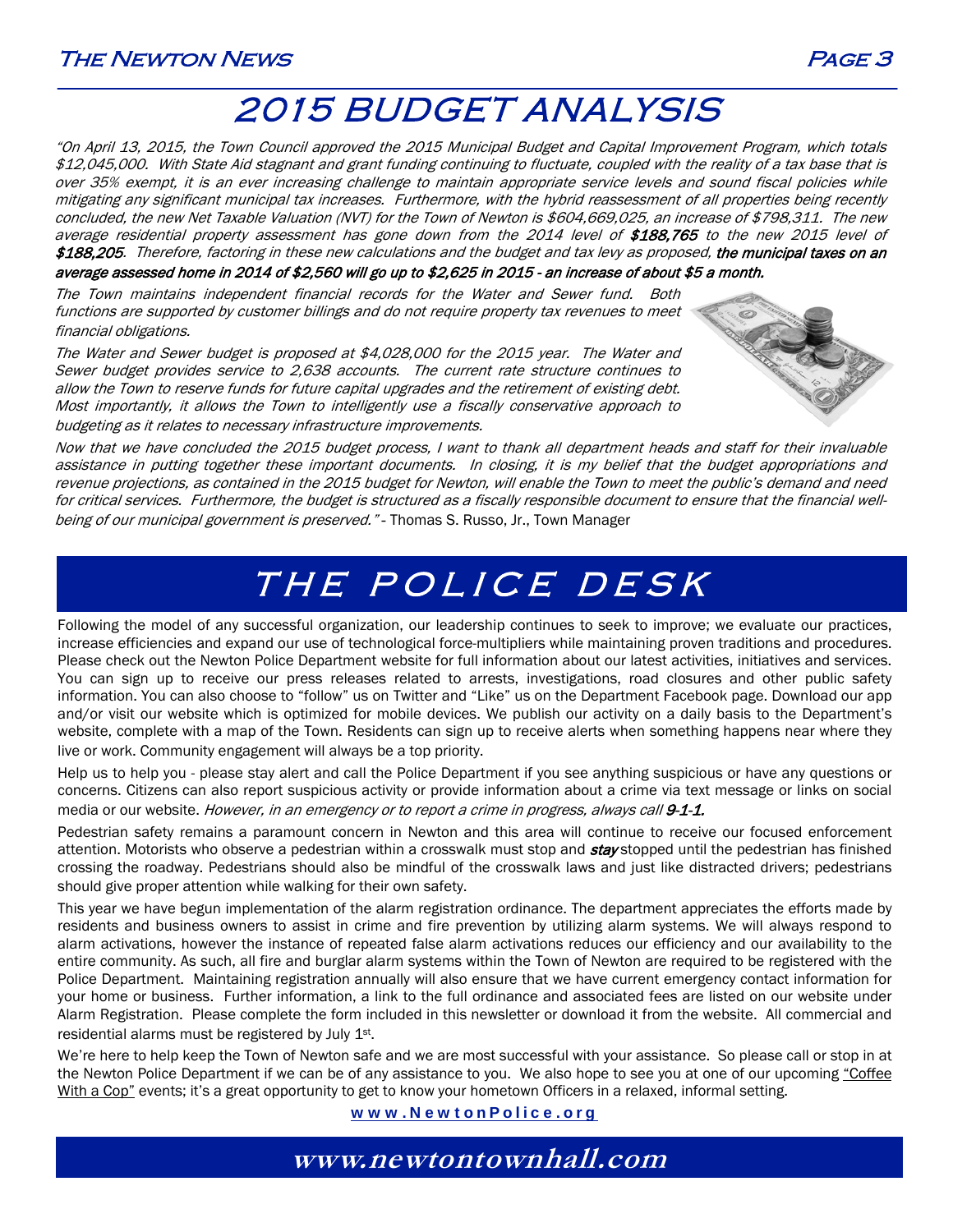

### BRUSH PICKUP

The DPW crew will pick up brush ONLY during the month of May.

#### \*\*PLEASE TAKE NOTE OF THE SCHEDULE FOR PICKUP\*\*

Pickup will follow the Recycling pickup schedule. Zone 1 will be picked up the week of May  $4<sup>th</sup>$ , **Zone 2** will be picked up the week of May  $11<sup>th</sup>$ , **Zone 3** will be picked up the week of May  $18<sup>th</sup>$ , and Zone 4 will be picked up the week of May  $25<sup>th</sup>$ . Please cooperate by making sure brush is placed at the curb by 7:00 a.m. There will be no exceptions.

Tree limbs must be smaller than 4 inches in diameter. The cleanup is intended for residents to clear away naturally occurring fallen winter brush and light pruning. Property owners are responsible for felled trees. Non-chippable items including leaves, vines, stumps, and building material will not be collected during the spring. All yard waste can be taken to the Sussex County Municipal Authority in Lafayette for disposal (973) 579-6998 or http://www.scmua.org.



### FIRE CHIEF'S CORNER

The Newton Fire Department would like to remind everyone of some important safety tips when grilling during this barbeque season:

- Designate the grilling area a "No Play Zone", keeping kids and pets well away until grill equipment is completely cool.
- Before using, position your grill at least 3 feet away from other objects, including the house and any shrubs or bushes. Grills should not be used under covered porches or decks.
- Only use starter fluid made for barbecue grills when starting a fire in a charcoal grill.
- Before using a gas grill, check the connection between the propane tank and the fuel line to be sure it is working properly and not leaking.
- Never use a match to check for leaks. If you detect a leak, immediately turn off the gas and don't attempt to light the grill again until the leak is fixed.
- Never bring a barbecue grill indoors, or into any unventilated space! This is both a fire and carbon monoxide poisoning hazard.

### TAX COLLECTION

#### TAX BILLS

Tax bills for the Final 2015/Preliminary 2016 will be mailed in late July 2015. Bills are mailed to all homeowners at this time each year. This bill will include payment stubs for the 3<sup>rd</sup> and 4<sup>th</sup> quarters of 2015 (August and November) as well as the 1<sup>st</sup> and 2<sup>nd</sup> quarters of 2016 (February and May). The annual mailing of bills follows the certification of the tax rate by the Sussex County Board of Taxation.

Any homeowner who has had a change to their mailing address should notify the tax office, in writing, prior to July 1, 2015 to ensure your bill is mailed to you in a timely fashion. Any questions regarding the tax bill mailing or to change your mailing address may be directed to the Tax Collector, Linda A. Roth at (973) 383-3521 extension 239.

#### NEW JERSEY PROPERTY TAX REIMBURSMENT (PTR) SENIOR FREEZE PROGRAM

The 2014 Form PTR New Jersey Property Tax Reimbursement ("Senior Freeze") applications were mailed in late February 2015. You must file your application no later than June 1, 2015 to be considered for this reimbursement from the State of New Jersey. For information regarding this program please call 1-800-882-6597 Monday through Friday (except holidays) between the hours of 8:30am and 4:30pm. If you are a first time filer, there are a limited number of applications available from the Tax Office (ground floor) of the Municipal Building or you may call the State at 1-800-882-6597.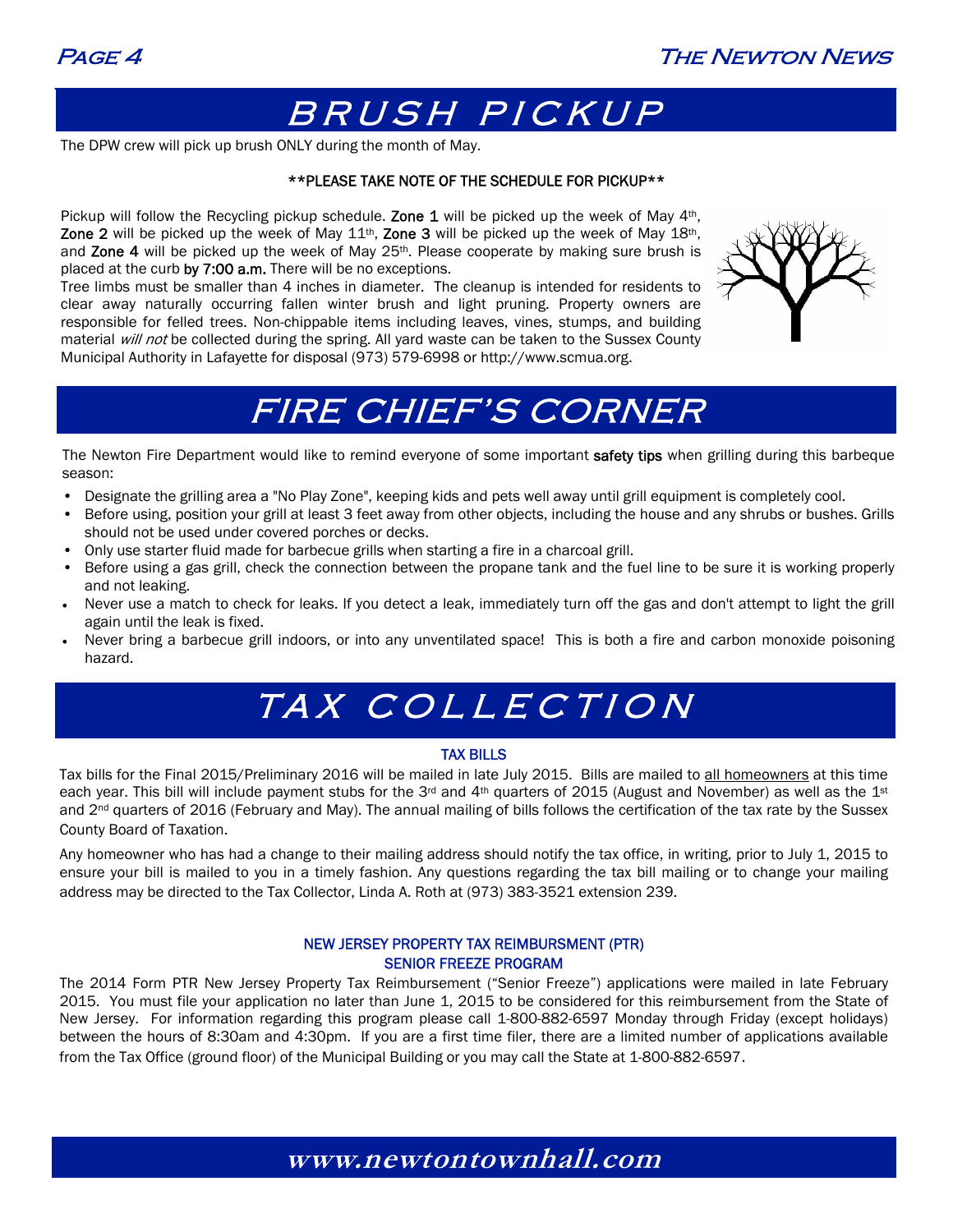|                                                                                                                                                                                                                                                                                                                                                                                                                                                        |                           | ALARM REGISTRATION<br>TOWN OF NEWTON                                            |               | OF THE TOWN O                                       |
|--------------------------------------------------------------------------------------------------------------------------------------------------------------------------------------------------------------------------------------------------------------------------------------------------------------------------------------------------------------------------------------------------------------------------------------------------------|---------------------------|---------------------------------------------------------------------------------|---------------|-----------------------------------------------------|
|                                                                                                                                                                                                                                                                                                                                                                                                                                                        |                           | 39 TRINITY STREET NEWTON, NEW JERSEY 07860<br>973-383-2525 WWW.NEWTONPOLICE.ORG |               |                                                     |
| ] RESIDENTIAL<br>T.                                                                                                                                                                                                                                                                                                                                                                                                                                    | 1 COMMERCIAL              |                                                                                 |               |                                                     |
| REGISTRANT INFORMATION                                                                                                                                                                                                                                                                                                                                                                                                                                 |                           |                                                                                 |               |                                                     |
|                                                                                                                                                                                                                                                                                                                                                                                                                                                        |                           |                                                                                 |               |                                                     |
|                                                                                                                                                                                                                                                                                                                                                                                                                                                        |                           |                                                                                 |               |                                                     |
| $\begin{array}{ccccccccccccc}\n\textbf{Telephone Number(s)} & \textcolor{red}{\textbf{1} & \textbf{1} & \textbf{1} & \textbf{1} & \textbf{1} & \textbf{1} & \textbf{1} & \textbf{1} & \textbf{1} & \textbf{1} & \textbf{1} & \textbf{1} & \textbf{1} & \textbf{1} & \textbf{1} & \textbf{1} & \textbf{1} & \textbf{1} & \textbf{1} & \textbf{1} & \textbf{1} & \textbf{1} & \textbf{1} & \textbf{1} & \textbf{1} & \textbf{1} & \textbf{1} & \textbf{$ |                           |                                                                                 |               |                                                     |
| **Note: The Registrant is the individual that will be responsible for the proper maintenance and operation of the alarm system and payment of any<br>fees assessed under the ordinance. Registration cannot be transferred to another person or alarm site.                                                                                                                                                                                            |                           |                                                                                 |               |                                                     |
| PROPERTY INFORMATION                                                                                                                                                                                                                                                                                                                                                                                                                                   |                           |                                                                                 |               |                                                     |
|                                                                                                                                                                                                                                                                                                                                                                                                                                                        |                           |                                                                                 |               |                                                     |
| **(IF APPLICABLE)**                                                                                                                                                                                                                                                                                                                                                                                                                                    |                           |                                                                                 |               |                                                     |
|                                                                                                                                                                                                                                                                                                                                                                                                                                                        |                           |                                                                                 |               |                                                     |
|                                                                                                                                                                                                                                                                                                                                                                                                                                                        |                           |                                                                                 |               |                                                     |
|                                                                                                                                                                                                                                                                                                                                                                                                                                                        |                           |                                                                                 |               |                                                     |
| Type of Business conducted at the site <b>conduction</b> and the site <b>conduction</b> and the site of Business conducted at the site <b>conduction</b> and the site of the site of the site of the site of the site of the site of the site                                                                                                                                                                                                          |                           |                                                                                 |               |                                                     |
| ALARM SYSTEM INFORMATION                                                                                                                                                                                                                                                                                                                                                                                                                               |                           |                                                                                 |               |                                                     |
| Alarm Type <b>Example 2018</b> Burglar                                                                                                                                                                                                                                                                                                                                                                                                                 |                           | Panic/Holdup                                                                    | Other         |                                                     |
| Audible Signal                                                                                                                                                                                                                                                                                                                                                                                                                                         | N [<br>ΥI                 | N [<br>Υſ                                                                       | Y<br>Νſ       |                                                     |
| <b>Auto Audible Reset</b>                                                                                                                                                                                                                                                                                                                                                                                                                              | $Y \Box$<br>N(            | Y (<br>N (                                                                      | ΥI<br>$N$ [ ] | the control of the control of the                   |
| <b>Alarm Company Monitoring</b>                                                                                                                                                                                                                                                                                                                                                                                                                        | $Y \square$<br>$N$ $\Box$ | γ (<br>$N \Box$                                                                 | Υ<br>N        | the contract of the contract of the contract of the |
|                                                                                                                                                                                                                                                                                                                                                                                                                                                        |                           |                                                                                 |               |                                                     |
|                                                                                                                                                                                                                                                                                                                                                                                                                                                        |                           |                                                                                 |               |                                                     |
|                                                                                                                                                                                                                                                                                                                                                                                                                                                        |                           |                                                                                 |               |                                                     |
| Alarm Operating Instructions on Site? Y   N                                                                                                                                                                                                                                                                                                                                                                                                            |                           |                                                                                 |               |                                                     |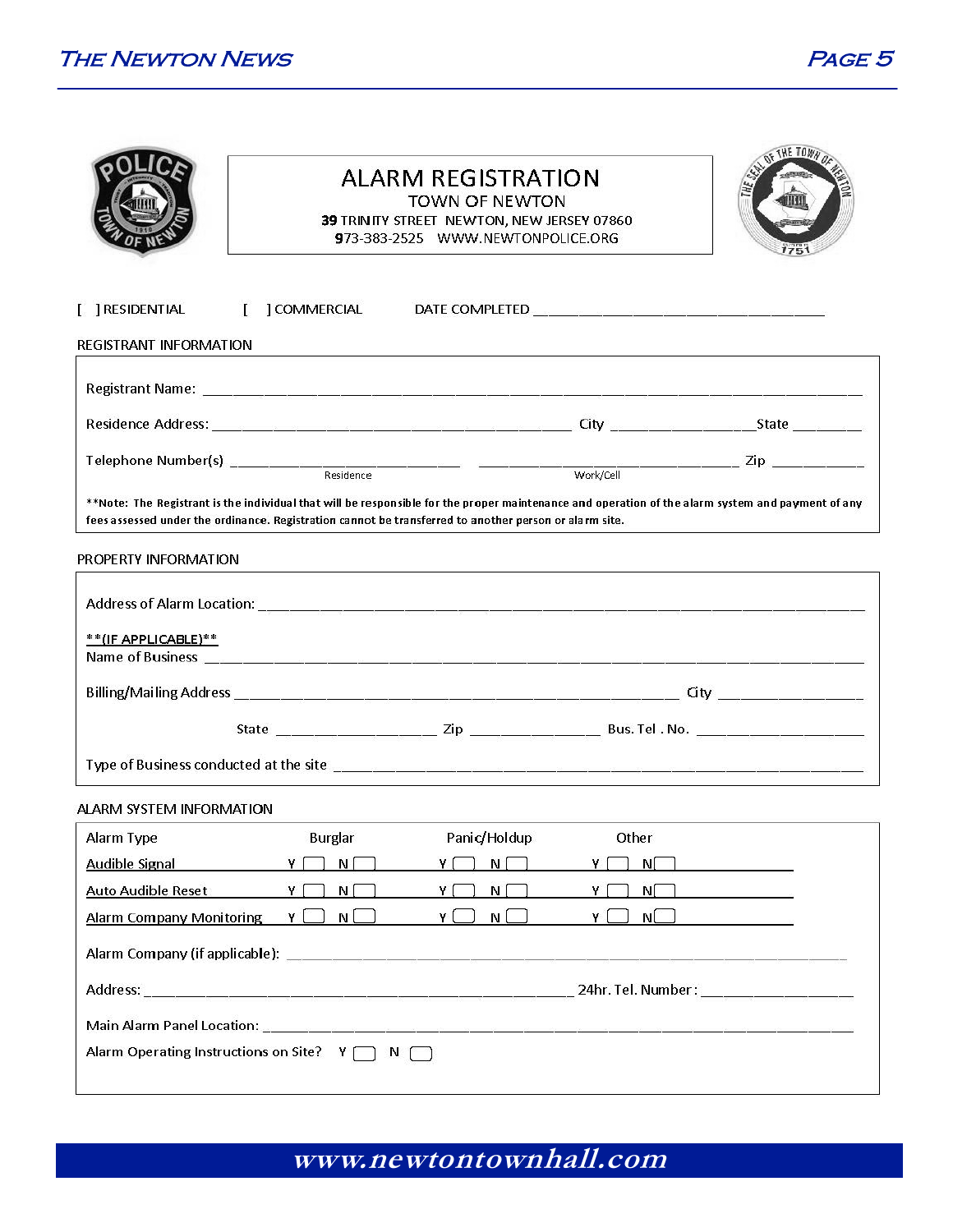

#### KEY HOLDER/CONTACT INFORMATION

| Provide contact information of at least 2 individuals who have agreed and are able to:<br>Receive notification of alarm activation at any time.<br>٠                                                                                 |  |
|--------------------------------------------------------------------------------------------------------------------------------------------------------------------------------------------------------------------------------------|--|
| Respond to the alarm site within 20 minutes at any time.<br>٠                                                                                                                                                                        |  |
| Upon request can grant access to the alarm site or deactivate the system if necessary.<br>$\bullet$                                                                                                                                  |  |
|                                                                                                                                                                                                                                      |  |
|                                                                                                                                                                                                                                      |  |
|                                                                                                                                                                                                                                      |  |
|                                                                                                                                                                                                                                      |  |
| Name: No. 2006. The contract of the contract of the contract of the contract of the contract of the contract of the contract of the contract of the contract of the contract of the contract of the contract of the contract o       |  |
|                                                                                                                                                                                                                                      |  |
|                                                                                                                                                                                                                                      |  |
| Name: <u>example and a series of the series of the series of the series of the series of the series of the series of the series of the series of the series of the series of the series of the series of the series of the serie</u> |  |
| Telephone Number: National Contract of the Contract of the Contract of the Contract of the Contract of the Contract of the Contract of the Contract of the Contract of the Contract of the Contract of the Contract of the Con       |  |
| <b>ON-SITE HAZARDS</b>                                                                                                                                                                                                               |  |
| Are there any dangerous or special conditions at the site? $Y$ [ ]<br>N  <br>(if yes, explain)                                                                                                                                       |  |
|                                                                                                                                                                                                                                      |  |
| ,我们也不会有什么。""我们的人,我们也不会有什么?""我们的人,我们也不会有什么?""我们的人,我们也不会有什么?""我们的人,我们也不会有什么?""我们的人                                                                                                                                                     |  |
| ,我们也不能会有什么。""我们的人,我们也不能会有什么?""我们的人,我们也不能会有什么?""我们的人,我们也不能会有什么?""我们的人,我们也不能会有什么?""                                                                                                                                                    |  |
| ,我们也不能在这里的时候,我们也不能在这里的时候,我们也不能会在这里的时候,我们也不能会在这里的时候,我们也不能会在这里的时候,我们也不能会在这里的时候,我们也                                                                                                                                                     |  |
|                                                                                                                                                                                                                                      |  |
|                                                                                                                                                                                                                                      |  |

#### **REQUIRED FEES**

- 1. Residential Fee \$50.00 per year. Register between January 1st and June 30th.
- 2. Commercial Fee \$75.00 per year. Register between January 1st and June 30th.
- 3. Residential Fee \$25.00 remainder of year. Register between July 1st and December 31st.
- 4. Commercial Fee \$40.00 remainder of year. Register between July 1st and December 31st.

The information provided above is true, accurate and complete. I agree to abide by the terms and conditions set forth in the Town of Newton Alarm Ordinance #45.

SIGNATURE

**DATE**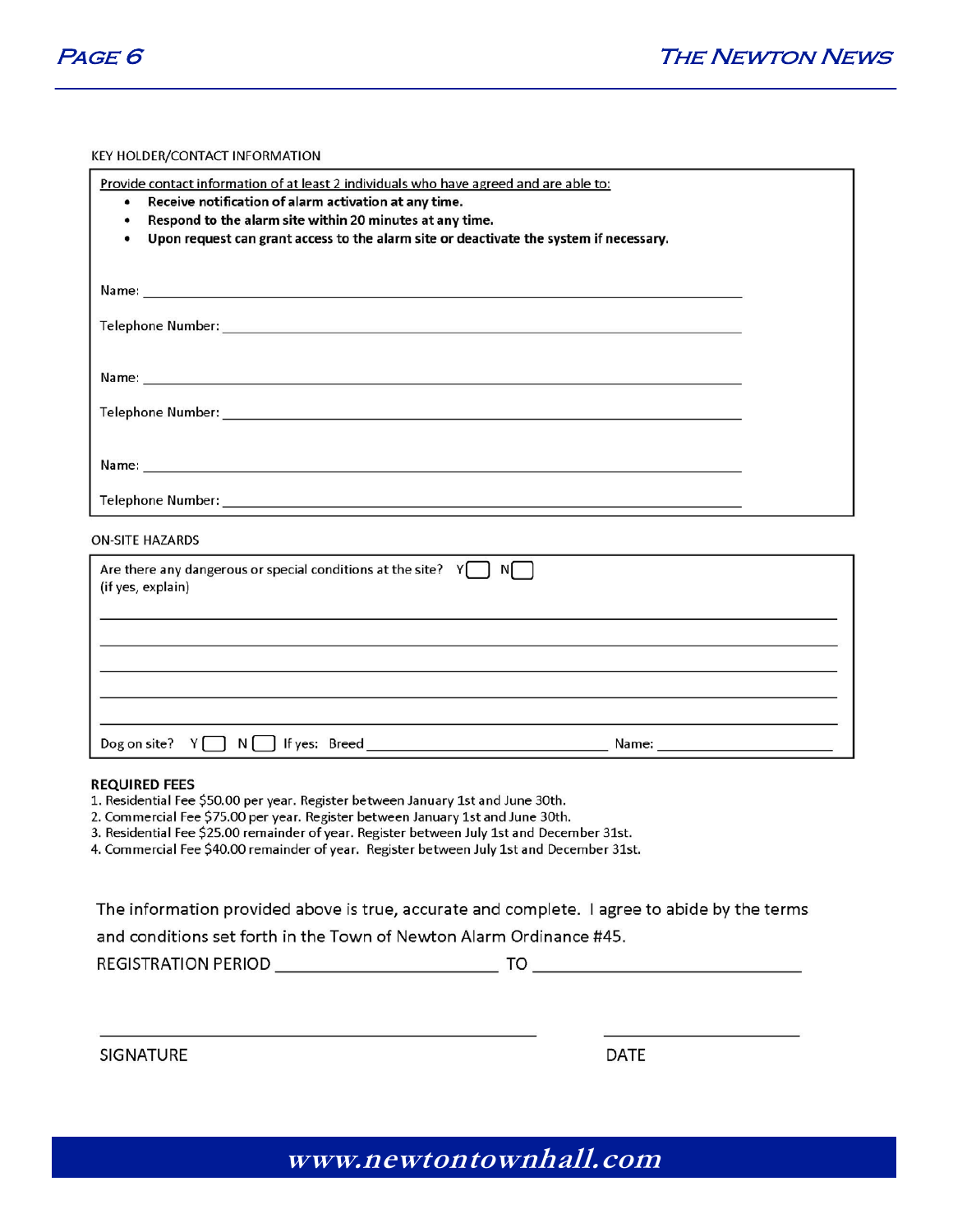### The Newton News Page 7



### CONSTRUCTION REMINDERS

As the weather is heading towards warmer temperatures and thoughts of outside activities, please be advised that any pool with the ability to hold 24 inches of water or greater requires zoning and construction permits, even blow-up pools and temporary pools. Pools require both a building and an electrical permit. The electrical installation to a pool is unique in the electrical code and a whole chapter is dedicated to the wiring. Pools also require a barrier, which is a minimum of 48 inches in height, with access to the pool through a self-closing/self-latching gate. Everything associated with the barrier around a pool is regulated.

Please check with the construction department before purchase of your pool if you have any questions. Any resident with an open pool permit must have final inspections from the Town before using the pool. Pools that are in use without final inspection will be subject to violations and penalties. Any questions, please call the Hardyston Township Construction Department at (973) 823-7020 ext. 9001.

# PROPERTY MAINTENANCE REMINDERS

The Town of Newton takes pride in maintaining quality neighborhoods and a sound community environment. With warmer spring and summer months ahead consider the following:

- Sidewalks Repair/replace elevated or damaged sidewalks
- ◆ Sidewalks Clear away winter grit
- Remove any exterior yard debris that may have accumulated over the winter, such as tree branches, leaves and brush
- Repair damaged exterior home fixtures, such as siding, gutters, down spouts, shutters, railings and fences
- Address exterior painted surfaces that are peeling, faded or unpainted
- ◆ Prepare for continual lawn maintenance and weed removal

Contact the Code Enforcement Officer, Nanette Crift at ncrift@newtontownhall.com, with any questions or concerns or call (973) 383-3521 ext. 256.

# PLANNING & ZONING REMINDERS

The Planning/Zoning Office provides assistance to the various Town departments, Planning Board, as well as technical support for Town property owners and developers. Areas of responsibility include:

- Zoning information such as permitted uses, setback requirements, sign, fence, swimming pools, garage and shed regulations. The building permits for these improvements must be obtained from the Construction Department.
- Any applications before the Planning Board are available for review in the Planning & Zoning Office.
- Information can be obtained on how to file an application with the Planning Board. Site plan and subdivision information and applications are available.
- Check on the status of an existing Planning Board application.

The Zoning Officer, Katherine Citterbart, would like to remind residents that:

Off-street parking on areas other than driveways is prohibited in the front yard of single-family detached and duplex residential dwellings (Section 320-23.E(2)).

Permits are required for the following:

| Pools (including blue temporary pools)              | <b>Fences</b> | Sheds       | Decks          |  |  |  |
|-----------------------------------------------------|---------------|-------------|----------------|--|--|--|
| Retaining walls                                     | Additions     | Alterations | Changes of use |  |  |  |
| Temporary storage containers (POD, dumpsters, etc.) |               |             |                |  |  |  |

Ms. Citterbart can be reached at (973) 383-3521 ext. 227 or at kcitterbart@newtontownhall.com.